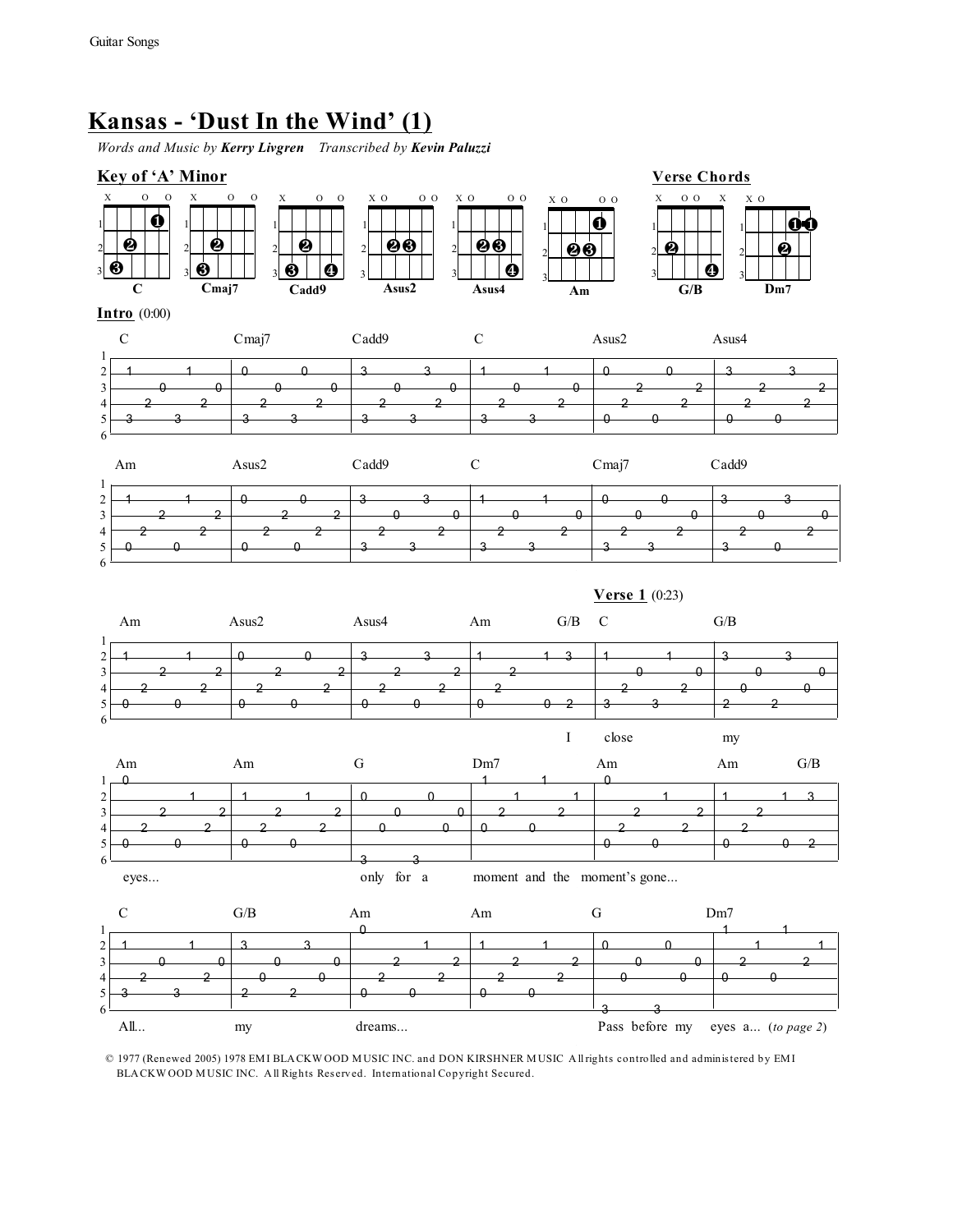## **'Dust In the Wind' - Performance Notes (1)**

Written by Kerry Livgren and released by the group Kansas, the acoustic-based *'Dust In the Wind'* was a departure from the group's progressive rock sound, yet would become it's most successful release. On the original recording, two acoustic guitars are played together. The following sections will focus on an arrangement designed for one guitarist to perform.

### **Fingerstyle Technique**

Use *standard fingerpicking technique*, which is assigning the first, second, and third fingers to pluck the third, second, and first strings respectfully. The thumb is assigned to pluck either the fourth, fifth, or sixth string.

First, memorize the *fingerstyle pattern* using the opening 'C' chord shape. The first beat requires the second and fifth strings to be plucked or 'pinched' simultaneously with the thumb and second finger. Then, the 'middle' *(fourth and third)* strings are plucked, followed by the 'outside' *(fifth and second)* strings, then followed again by the 'middle' strings *(shown right)*.

Next, focus on *tem po*. The 'C' section can be counted as follows: *'1 - 1-2- 3-4 - 1-2',* with the 'pinched' notes being the initial *'1'* count. Repeat this tempo a few times with just the 'C' chord shape before moving on to the other chord changes. Make sure to have the 'pinched' notes ring or sustain while the remaining notes are being played.

#### **Fingerstyle Pattern: 'C'**



#### **Intro**

There are a total of *16 m easures* in the Intro. Memorize four measures at a time. Note how every four measures are based on either a 'C' or an 'Am' chord shape. Throughout the Intro, keep the fretting hand steady and in position by aligning the fretting fingers as follows: first finger/first fret, second finger/second fret, third finger/third fret for most of the chords.

Note the steady bass note rhythm. Each section has the thumb alternating between the fifth and fourth strings. This alternating bass-note approach to fingerstyle is often referred to as *'Travis Picking'*. Another option in keeping time is to count the fifth sting bass note in 'twos' for each chord section.

#### **Verse** (0:21)

Memorize one four-chord sequence at a time.

Note the two consecutive measures of 'Am' chords, where the open first string is plucked to begin the first 'Am' section, while the fretted second string is plucked to begin second 'Am' section.

For the 'G' section, the 'pinched' 'G' chord played with the *'only'* vocal can have the first string/third fret played *(instead of the open second string)* if there are no vocals used. *(The first string/third fret 'G' = vocal pitch of 'only'.)*

Each Verse is essentially an eight chord sequence *('C-G/B-Am-Am-G-Dm7-Am-Am')* that repeats, with the only variation being the final 'Am' section in each sequence. The first sequence ends with the same two-beat 'Am-G/B' lead-in used in the Intro. The second sequence ends *(see page two)* without the 'Am-G/B' lead-in before going to the Chorus.

Keeping up with the speed of the original recording is not as important as maintaining a *steady tem po,*  which is playing chords 'in-sync' with the corresponding vocals. Try to 'land' each chord change with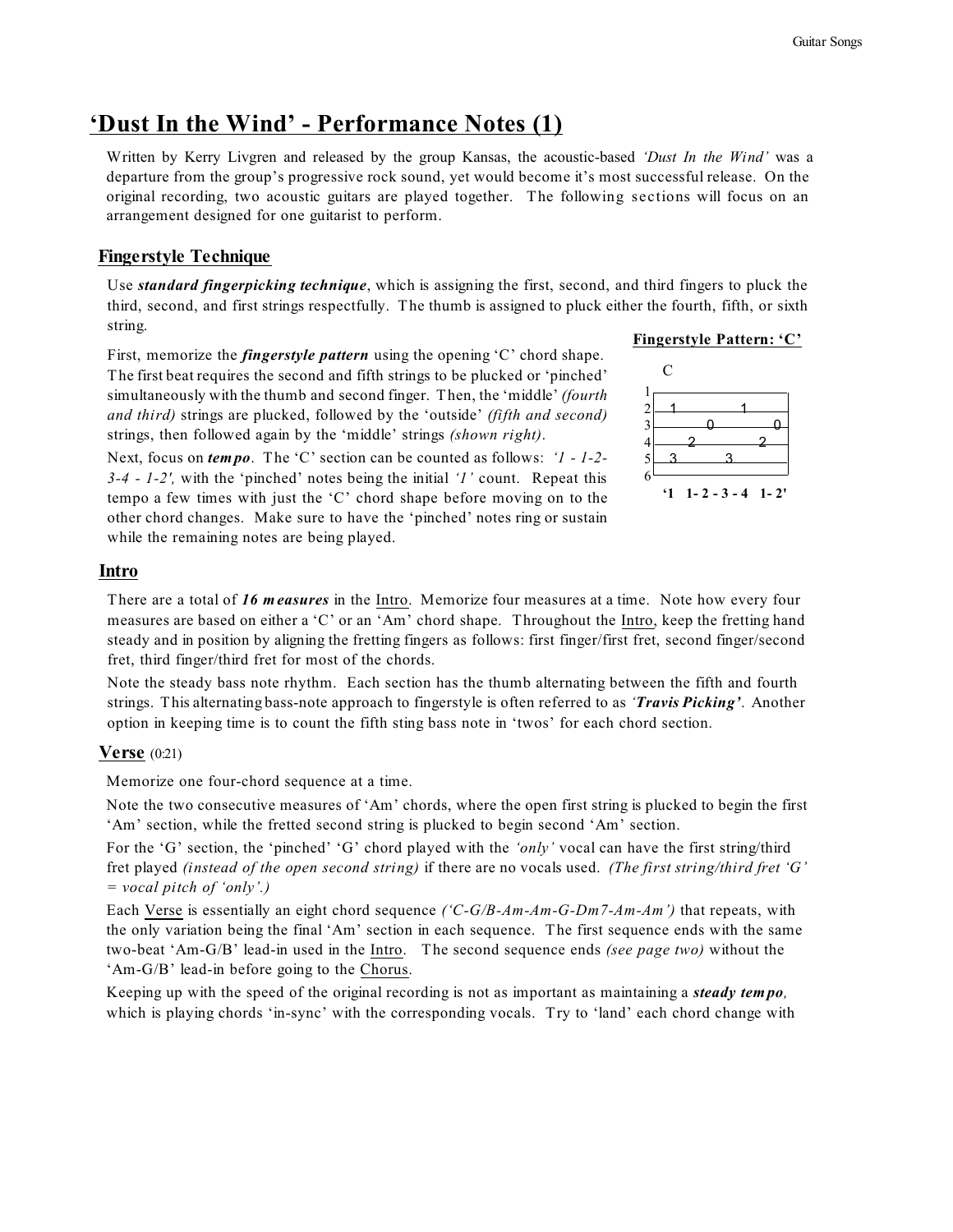6

# **Kansas - 'Dust In the Wind' (2)**

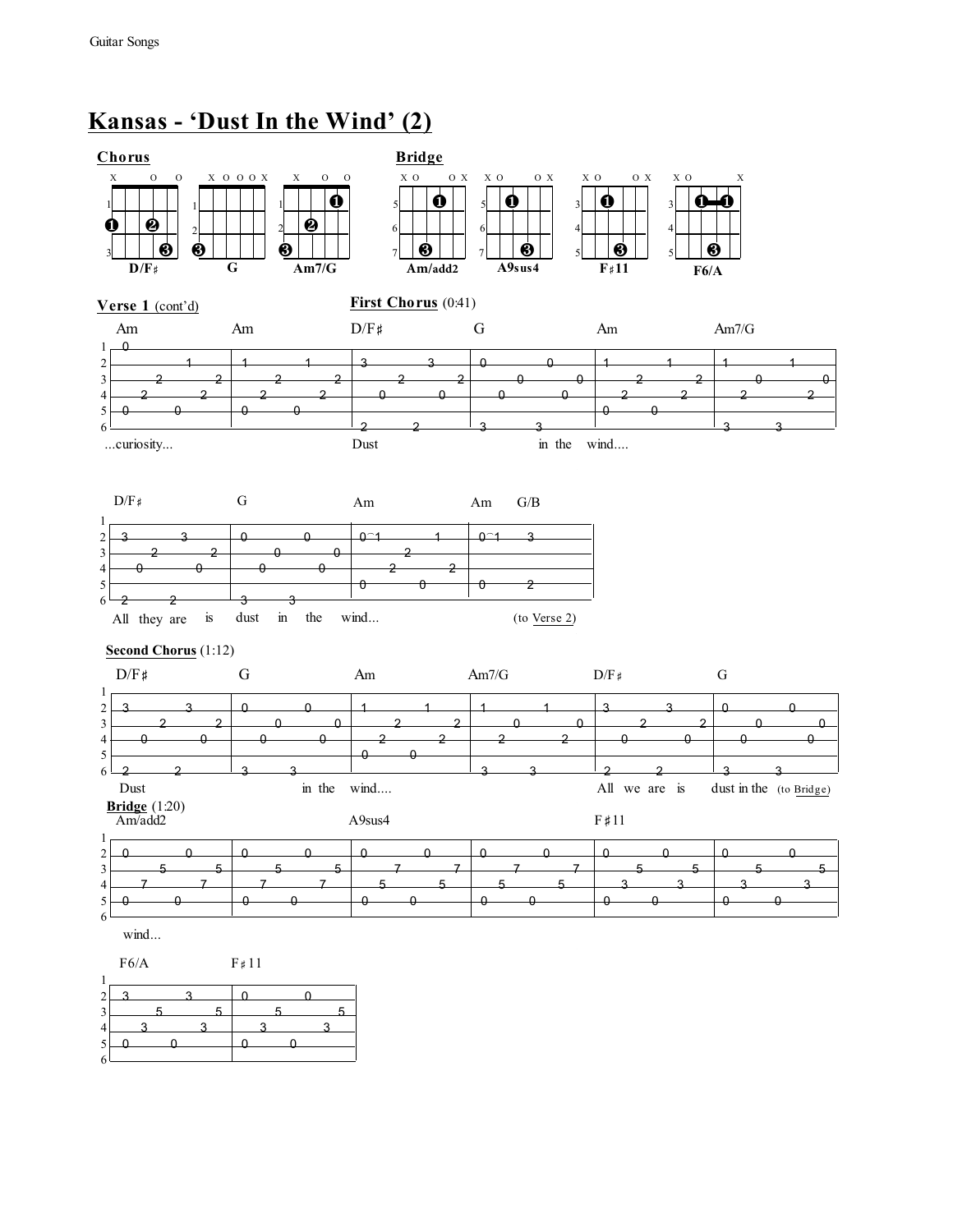## **'Dust In the Wind' - Performance Notes (2)**

#### **Verse 1** (cont'd)

The first two sections are a continuation of Verse 1. *(see Performance Notes -1)*

For a smoother chord transition from 'Am' to 'Am7/G', continue to fret the 'Am' chord shape and simply lift the third finger in order to fret the sixth string bass note of the 'Am7/G' chord.

In the last section, note the hammered second string plucked simultaneously with the open fifth string bass note of the 'Am' chord.

Once the Intro, Verse, and Chorus sections are learned, the next step is to begin to combine these sections in order to develop a better sense of the song's *arrangem ent*. Before learning other sections, try playing the basic *abbreviated arrangem ent* shown right.

#### First Chorus (0:41) **Three 'Sing-Along' Steps**

- **1. Memorize Chord Progression**
- **2. 'Sync-up' Chords with Lyrics 3. Focus on Vocal Melody**

#### **Arranging Basic Arrangement**

**Intro - Verse - Chorus Verse-Chorus**

#### **Second Chorus** (1:12)

The Second Chorus is identical to the First Chorus, with the exception of the last two 'Am' sections being deleted, with the last '*All we are is dust in the...*' vocal leading directly into the Bridge section.

### **Bridge** (1:20)

The Bridge section is played following the Second Chorus, and then played two more times to begin the Violin Solo section.

Despite the complex chord names, most of the Bridge requires only two fingers to fret each chord.

The 'Am/add2'-'A9sus4' change only requires the first and third fingers to switch between the third and fourth strings, with the first finger remaining aligned along the fifth fret.

The 'F6/A' chord may be challenging, and some may prefer to simply maintain playing the 'F#11' chord instead.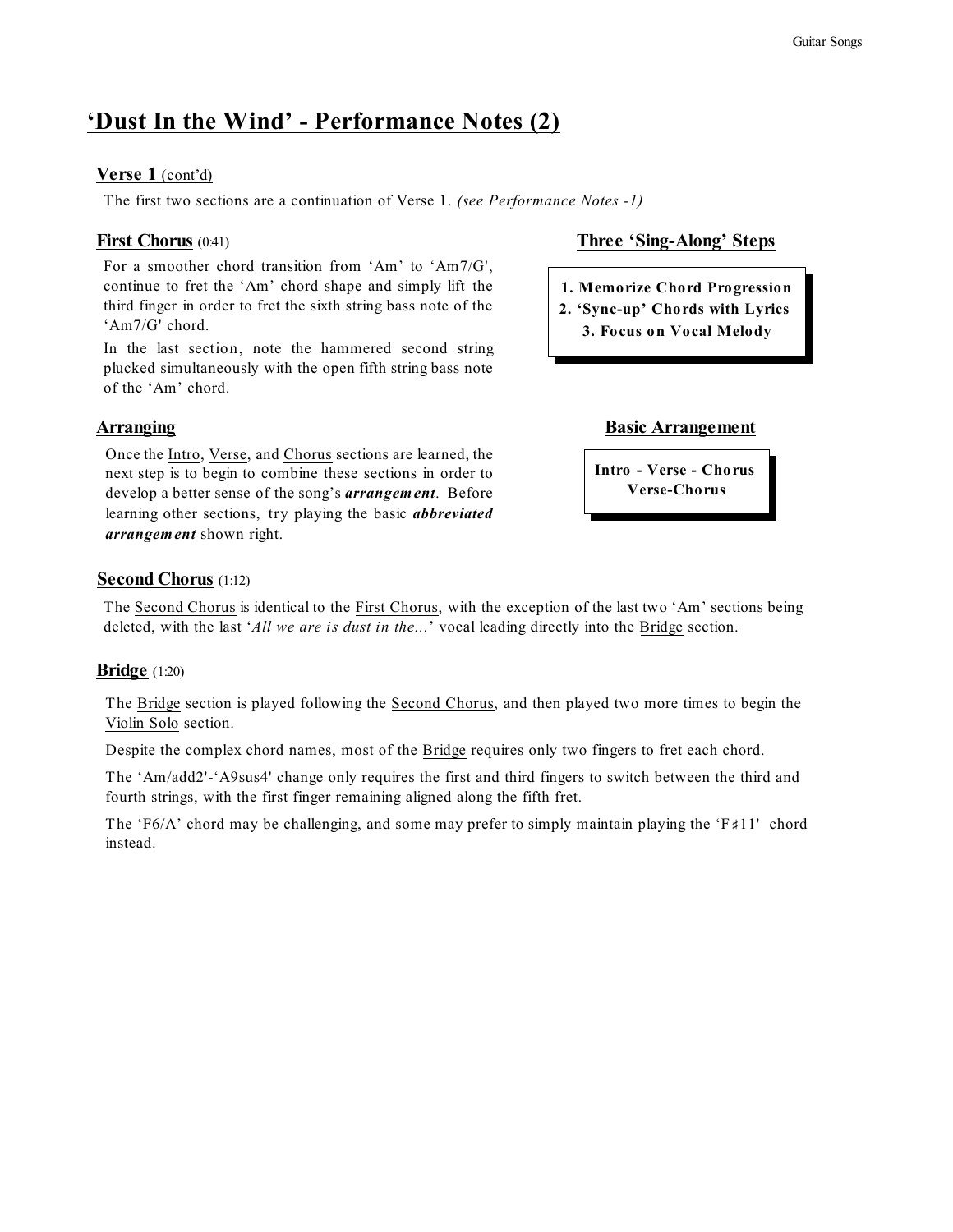# **Kansas - 'Dust In the Wind' (3)**



**Coda** (2:49 - repeat through fadeout)

|                                | Am | Asus2 | Asus4 | Am | Asus2 | Asus4 |  |
|--------------------------------|----|-------|-------|----|-------|-------|--|
| $\sim$<br>∼<br>$\sim$          |    |       |       |    |       |       |  |
| 4<br>$\mathcal{L}$<br>$\sigma$ |    |       |       |    |       |       |  |

wind...